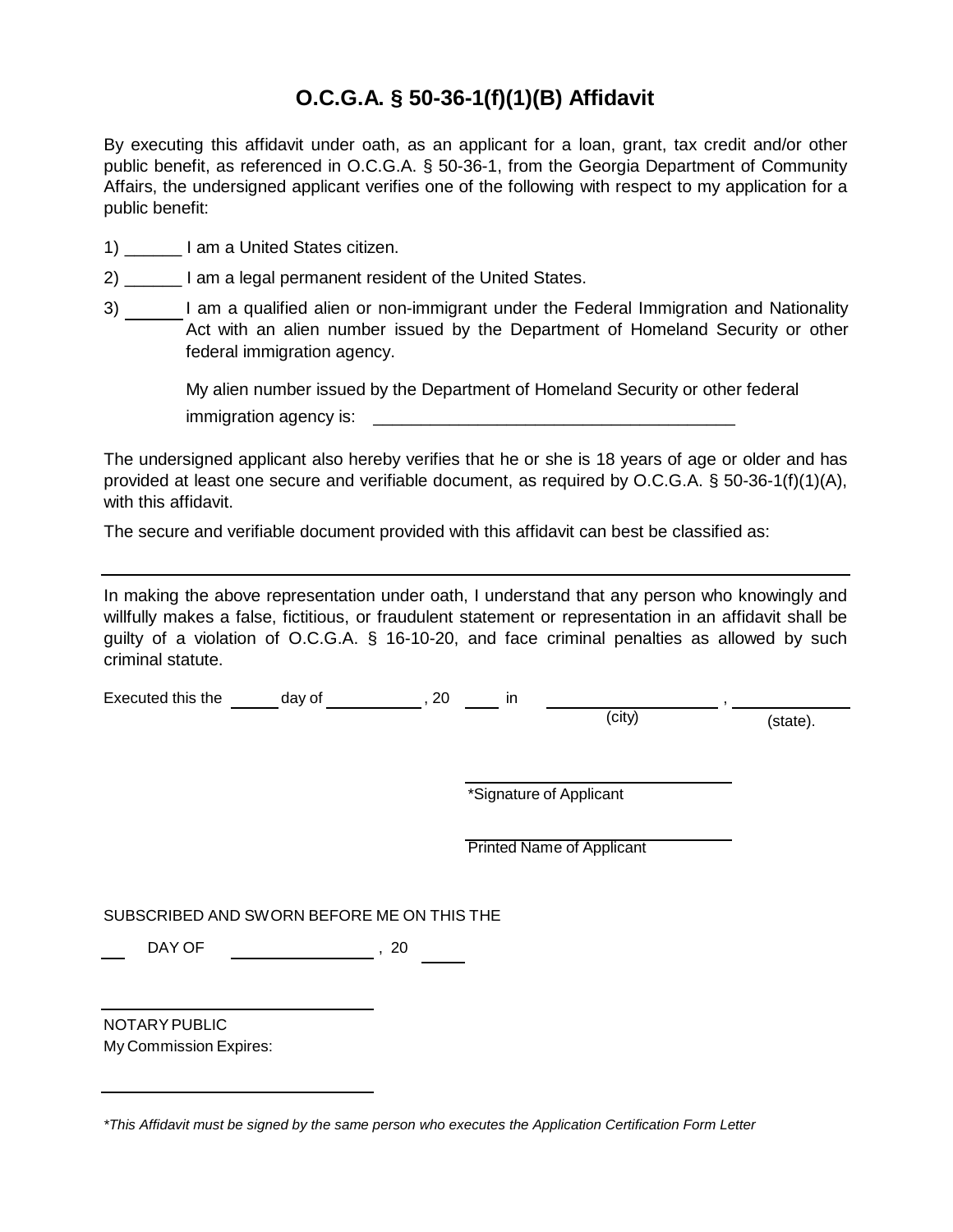## **Secure and Verifiable Documents Under O.C.G.A. § 50-36-2**

Issued February 20, 2018, by the Office of the Attorney General, Georgia

The Illegal Immigration Reform and Enforcement Act of 2011 ("IIREA"), as amended by Senate Bill 160, signed into law as Act No. 27, (2013), provides that "[n]ot later than August 1, 2011, the Attorney General shall provide and make public on the Department of Law's website a list of acceptable secure and verifiable documents. The list shall be reviewed and updated annually by the Attorney General." O.C.G.A. § 50-36-2(g). The Attorney General may modify this list on a more frequent basis, if necessary.

The following list of secure and verifiable documents, published under the authority of O.C.G.A. § 50-36-2, contains documents that are verifiable for identification purposes, and documents on this list may not necessarily be indicative of residency or immigration status.

- An unexpired United States passport or passport card [O.C.G.A. § 50-36-2(b)(3); 8 CFR § 274a.2]
- An unexpired United States military identification card [O.C.G.A. § 50-36-2(b)(3); 8 CFR § 274a.2]
- An unexpired driver's license issued by one of the United States, the District of Columbia, the Commonwealth of Puerto Rico, Guam, the Commonwealth of the Northern Marianas Islands, the United States Virgin Island, American Samoa, or the Swain Islands, provided that it contains a photograph of the bearer or lists sufficient identifying information regarding the bearer, such as name, date of birth, gender, height, eye color, and address to enable the identification of the bearer [O.C.G.A.  $\S$  50-36-2(b)(3); 8 CFR  $\S$  274a.2]<sup>1</sup>
- An unexpired identification card issued by one of the United States, the District of Columbia, the Commonwealth of Puerto Rico, Guam, the Commonwealth of the Northern Marianas Islands, the United States Virgin Island, American Samoa, or the Swain Islands, provided that it contains a photograph of the bearer or lists sufficient identifying information regarding the bearer, such as name, date of birth, gender, height, eye color, and address to enable the identification of the bearer [O.C.G.A. § 50-36-2(b)(3); 8 CFR § 274a.2]

 $\overline{a}$ 

<sup>&</sup>lt;sup>1</sup> For identification presented to poll workers when voting, a registered Georgia voter may present an expired Georgia driver's license as proof of identification when voting pursuant to O.C.G.A. § 21-2-417.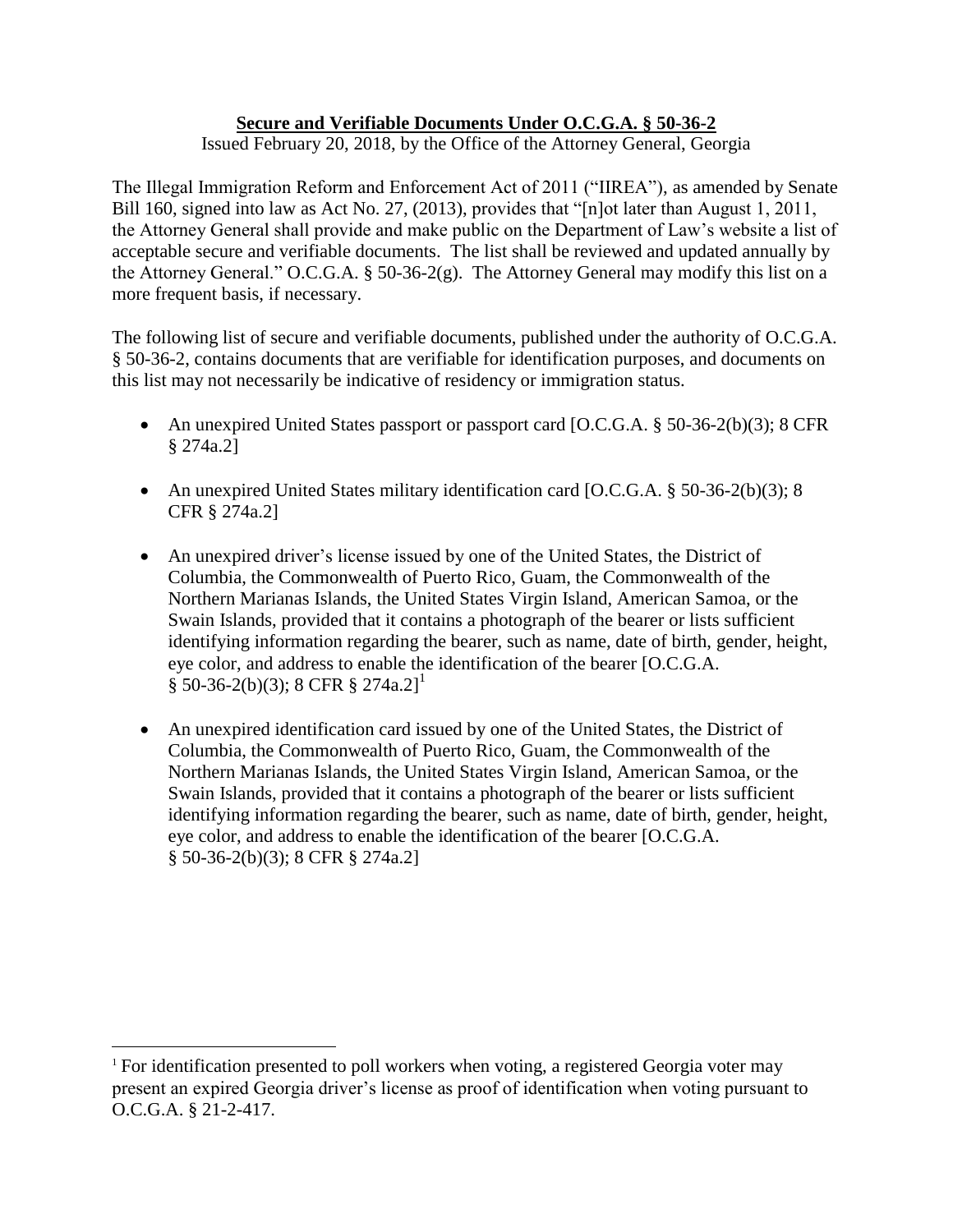- An unexpired tribal identification card of a federally recognized Native American tribe, provided that it contains a photograph of the bearer or lists sufficient identifying information regarding the bearer, such as name, date of birth, gender, height, eye color, and address to enable the identification of the bearer. A listing of federally recognized Native American tribes may be accessed at: https://www.bia.gov/tribal-leaders-directory [O.C.G.A. § 50-36-2(b)(3); 8 CFR § 274a.2]
- An unexpired United States Permanent Resident Card or Alien Registration Receipt Card [O.C.G.A. § 50-36-2(b)(3); 8 CFR § 274a.2]
- An unexpired Employment Authorization Document that contains a photograph of the bearer [O.C.G.A. § 50-36-2(b)(3); 8 CFR § 274a.2]
- An unexpired passport issued by a foreign government, provided that such passport is accompanied by a United States Department of Homeland Security ("DHS") Form I-94, DHS Form I-94A, DHS Form I-94W, or other federal form specifying an individual's lawful immigration status or other proof of lawful presence under federal immigration law<sup>2</sup> [O.C.G.A. § 50-36-2(b)(3); 8 CFR § 274a.2]
- An unexpired Merchant Mariner Document or Merchant Mariner Credential issued by the United States Coast Guard [O.C.G.A. § 50-36-2(b)(3); 8 CFR § 274a.2]
- An unexpired Free and Secure Trade (FAST) card [O.C.G.A. § 50-36-2(b)(3); 22 CFR § 41.2]
- An unexpired NEXUS card [O.C.G.A.  $\S$  50-36-2(b)(3); 22 CFR  $\S$  41.2]

 $\overline{a}$ 

- An unexpired Secure Electronic Network for Travelers Rapid Inspection (SENTRI) card [O.C.G.A. § 50-36-2(b)(3); 22 CFR § 41.2]
- An unexpired driver's license issued by a Canadian government authority [O.C.G.A. § 50-36-2(b)(3); 8 CFR § 274a.2]
- A Certificate of Citizenship issued by the United States Department of Citizenship and Immigration Services (USCIS) (Form N-560 or Form N-561) [O.C.G.A. § 50-36-2(b)(3); 6 CFR § 37.11]

<sup>&</sup>lt;sup>2</sup> Senate Bill 160 (Act No. 27), effective July 1, 2013, limited the use of passports issued by foreign nations to satisfy the requirements for submission of secure and verifiable documents to only those passports submitted in conjunction with a United States Department of Homeland Security ("DHS") Form I-94, DHS Form I-94A, DHS Form I-94W, or other federal form specifying an individual's lawful immigration status or other proof of lawful presence under federal immigration law.